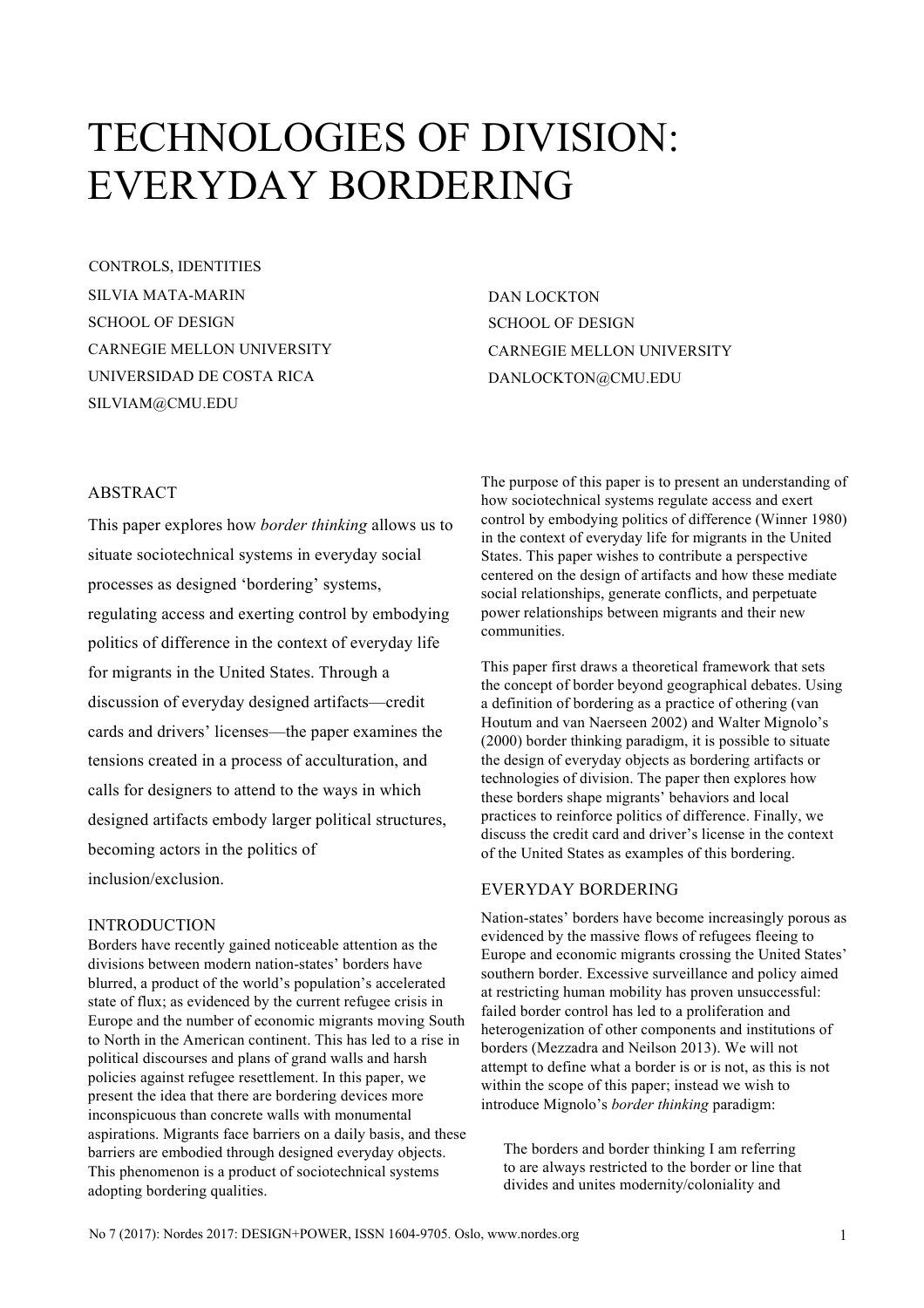materializes in actual new walls after the fall of Berlin wall; in laws, psychological racial barriers, borders of gender, sexuality, and racial classification, and so forth. Now physical and psychological borders in general (that is, not those that emanate from modernity/coloniality) could become, and are becoming phenomena to be analyzed from the perspective and concerns of different disciplines (sociology, economics, anthropology, aesthetics, linguistics and so on). (Mignolo 2000: xvi).

Border thinking allows us to situate sociotechnical systems in everyday social processes as 'bordering' systems (van Houtum 2005).

Policy, services and artifacts have been designed by modern institutions (such as governments, private banking sector, public services and utilities providers, among others) as part of current sociotechnical systems to restrict and regulate access for migrants. These sociotechnical systems have become points of conflict for those dwelling in the borders of these systems. These systems have spurred in part due to the impossibility of materializing nation-state borders, as concrete walls also are permeable:

In our time, nation-states are moving away from their role as guarantors of a community of citizens within a territorial unit, charged with the policing of links between 'inside' and 'outside': Instead, these states are becoming internationally organized systems geared towards trying to separate people and circulations deemed risky or malign from those deemed risk-free or worthy of protection. This process increasingly occurs both inside and outside territorial boundaries between nation-states, resulting in a blurring between international borders and urban/local borders. (Graham 2011: 89).

Consider passport and visa stamps a material manifestation of these internationally organized systems; there is a global agreement that some passports afford unrestricted access to certain places, while others actually activate further screening and surveillance. Even though this is a fascinating area (see Keshavarz 2016), I wish to focus on the process of inclusion and exclusion that occurs *within* nation-state borders, primarily what happens to migrants once they have crossed nation-state lines, and how they carry out everyday practices.

#### STRATEGIES OF CROSSING/REINFORCING BORDERS

Processes of how migrants adjust into their countries have been long studied in psychology and behavior studies, but also in more sociologically-oriented fields such as crosscultural studies. In this domain, Berry's (1997) model of acculturation is perhaps one of the most prevalent theories. According to Berry, migrants, when faced with a new culture, situate themselves in different strategies of acculturation, which can be categorized–from most to least desirable–as assimilation, integration, separation, and marginalization. These four outcomes result from migrants' ability to negotiate the relationship between their heritage (origin) culture and the dominant culture into which they are resettling. Other authors have made claims that Berry's theory might be flawed and loaded with assumptions (see Weinreich 2009; Schwartz, et al. 2010; Chirkov 2009); this paper does not seek to contend current acculturation theories; instead, we are introducing this concept of acculturation to provide some historical grounding on how migrants are expected to adjust lifestyles and identities in order to successfully or unsuccessfully be part of their resettling country.

It is common to see the terms 'assimilation' and 'integration' in mainstream media; which means that even though the general public might not be familiar with academic studies on acculturation, the concept is embedded into mainstream ideas about migrants and it is perhaps the most dominant model for understanding cultural exchange. We can trace back the concept of acculturation to early attempts to indoctrinate Native Americans to a more European lifestyle (see van West 1987 for an account about the role design played in this process). Therefore acculturation–as a concept and strategy–is deeply rooted in American history and has an undeniable, implicit colonizing agenda.

While scholars in the field of cultural studies have more sophisticated accounts of processes of cultural exchange, the pervasiveness of the acculturation ideology leads to sociotechnical systems embodying politics (Winner 1980) of acculturation. It is through this nature that control is exerted by allowing or denying access based on how well migrants adopt practices from the dominating culture.

We could make the claim that sociotechnical systems are constantly mediating the relationship between migrants and new communities, but we believe a more accurate way of thinking about the role of systems would be defining and re-defining the separation between them. It is precisely this dual conception that generates subjective and collective conflicts. This duality is what the act of everyday bordering seeks to establish and reinforce, as broken nation-state and regional borders allow a massive flow of people, commodities, and money that blur the distinction between Western and Eastern civilization, Christianity and Islam, Latin and Anglo America, and Africa and Europe (Mignolo 2000).

Mezzadra and Neilson (2013) refer to this as *technologies of division*; we have created technology that underlines the separation between outsiders from insiders. These systems, which include designed artifacts, create tensions between the practice of reinforcing borders–by dominant political interests that seeks to divide and exclude–and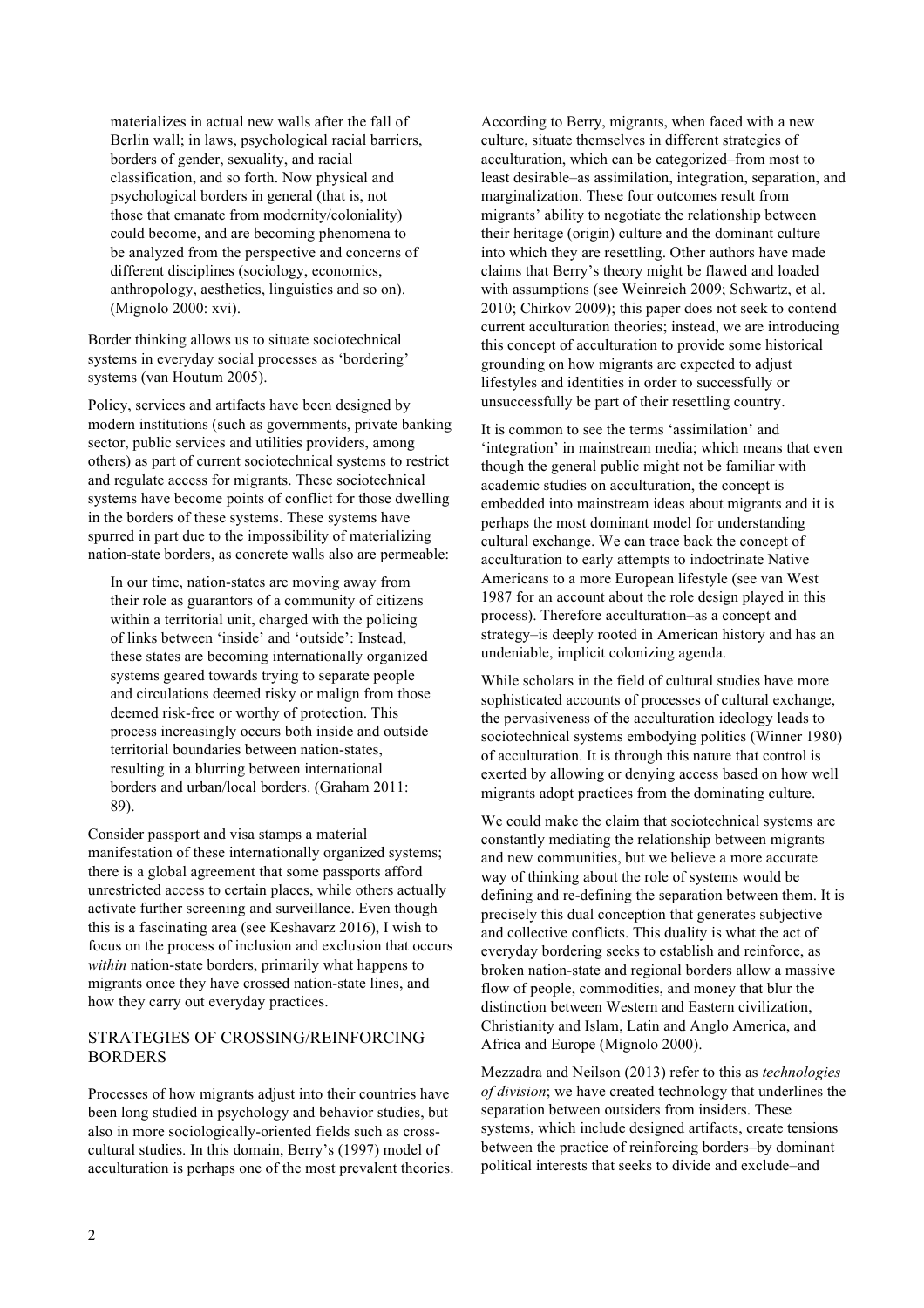practices of border crossing–by migrants that seek to integrate.

# TECHNOLOGIES OF DIVISION: CREDIT CARD AND DRIVER'S LICENSE IN THE UNITED **STATES**

Why everyday borders? As Michel de Certeau once stated,

"life consists of constantly crossing borders  $(\ldots)$ It is known that there is no identity document in the United States; it is replaced by the driver's license and the credit card, that is, by the capacity to cross space and by participation in a game of fiduciary contracts between North American *citizens*" (1981, pp.10–18, emphasis ours).

Identity, in this case is tied to belonging to system of financial exchange and unrestricted mobility; and, in both cases a designed artifact mediates access to these infrastructures. These infrastructures define everyday life processes, especially in the context of American life where so much of public participation is held exclusively in the economic sphere.

Therefore, if American identity is tied to ability to participate in financial exchange and freedom of movement, integration by migrants would also be measured under those terms. In this sense, the credit cards and driver's license adopt a bordering function. In some cases–depending mostly on immigration status–these borders have an exclusionary nature, and in others they act as acculturation devices.

Only ten states and Washington DC give driver's licenses regardless of immigration status (Park 2015); which means that in most of the country, undocumented migrants are completely excluded from this form of public participation, and this exclusion can only be regarded as a form of control (Winner 1980; Joerges 1999). This control becomes especially conspicuous in the case of North Carolina's recently released driver's license for undocumented migrants, where the state has developed a different design to the regular license, making a driver's immigration status explicit (Figure 1). This driver's license performs a dual function: as it allows access to mobility, it reveals the condition of otherness. The design of this artifact and its inscription of otherness, in fact, shapes the social practice of driving (Shove, et al. 2005):

(B)ordering rejects as well as erects othering. This paradoxical character of bordering processes whereby borders are erected to erase territorial ambiguity and ambivalent identities in order to shape a unique and cohesive order, but thereby create new or reproduce lately existing differences in space and identity – is of much importance in understanding our daily contemporary practices. (van Houtum & van Naerssen 2002: 126).

#### STATE OF NORTH CAROLINA **DMV**



Figure 1. Samples of driver's licenses (depending on immigration status) issued by the State of North Carolina (Images taken from [http://nbclatino.com/2013/02/22/dreamers-drivers-licenses-in-nc-will](http://nbclatino.com/2013/02/22/dreamers-drivers-licenses-in-nc-will-have-a-no-lawful-status-stripe/)[have-a-no-lawful-status-stripe/](http://nbclatino.com/2013/02/22/dreamers-drivers-licenses-in-nc-will-have-a-no-lawful-status-stripe/) and NC Department of Transportation https://www.ncdot.gov/)

Obtaining a credit card is in most cases dependent on having legal work authorization that manifests in a Social Security Number. In a similar manner to the driver's license, it acts as a dividing and exclusionary device for undocumented migrants; significantly restricting public participation in the economic sphere. On the other hand, if a migrant is allowed a credit card, their identity becomes tied to their credit score, which is a measurement of creditworthiness. Having a credit card affords a different embodied experience of shopping, and it opens new practices around consumption. If we understand credit score as an external validation of a form of citizenry, we can start to comprehend the incentive migrants have in adopting practices that will assure them a good score, practices that are tied to American lifestyle, therefore undergoing a process of acculturation that is initiated by possessing a credit card.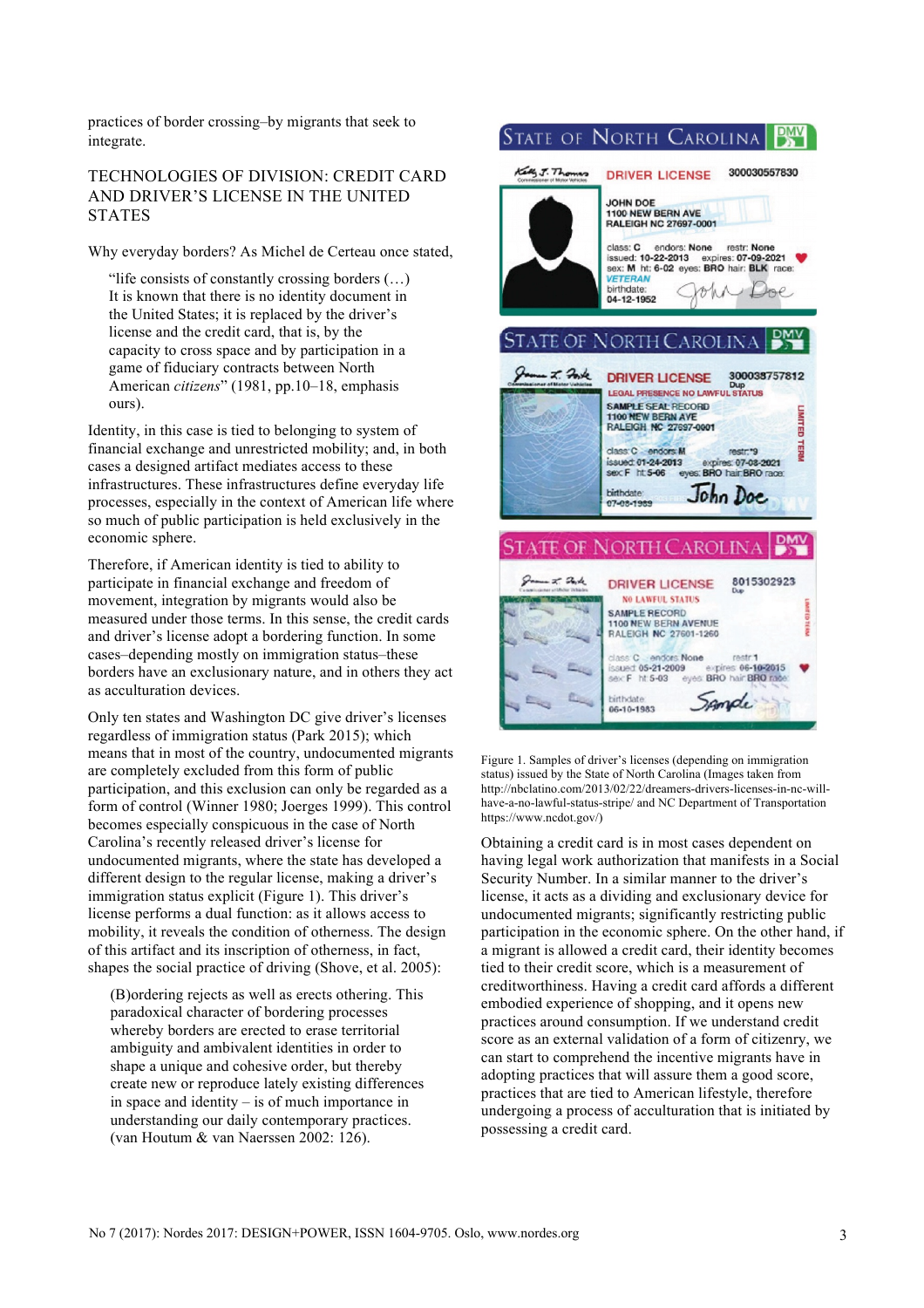#### DISCUSSION

Through these two examples we can start placing artifacts as actors (Latour 1987) in bordering processes. By recognizing these artifacts as actors we can start situating them as actors with the potential to generate conflict (Sökefeld 2015). Conflict arises from a power relationship that oftentimes finds some resolution (but can never be completely resolved, as power relationships are constantly reframing themselves) by processes of subjugation (migrants) and appropriation (dominant political interests). If we start framing the problem of migrant integration in these terms we can start unveiling the logic of coloniality that shapes "the existential conditions of migrants who are always dwelling in the borders" (Mignolo 2000: xv). Kalantidou and Fry (2014) use border thinking as a framework that provides an understanding of how design has always been embedded in structures that regulate and control access:

Designing, and being ontologically designed by the experience of 'being in place(s)' over time, is always a condition of political emersion. The world of human fabrication that constitutes *topos* [place] is always political, *in that the making of a world is always for and thus serves, someone.* (Kalantidou and Fry 2014: 6, emphasis ours).

The issue of *bordering* in design is not new, although it might not have been called that way. A classic example of this are Robert Moses' Long Island (Figure 2) parkway overpasses in materializing the dominant class's racial and social class biases (Caro 1974; Winner 1980; but also see Joerges 1999) adopted this bordering nature. In this particular case the othering process these designed borders seek to establish was directed mostly to African Americans. With this we wish to make clear that bordering strategies are not exclusively directed to migrants, but they are common in creating divisions between hegemonic (power-holders/dominant) populations and minority (vulnerable) populations.

Policy, services and artifacts have been designed by modern institutions (such as governments, private banking sector, public services and utilities providers, among others) as part of current sociotechnical systems to restrict and regulate access for migrants. These sociotechnical systems have become points of conflict for those dwelling in the borders of these systems.

Michel de Certeau's observation about the credit card and driver's license sets some context to understand processes of building identity in the United States related to economic productivity. Having credit and unrestricted mobility determine a person's productivity in the context of this country; where excessive commoditization and urban sprawl requires credit and driving to be a productive member of society. These two small artifacts that are commonly found in most US citizens' wallets therefore act as gatekeepers to American identity; becoming technologies of division.



Figure 2. Long Island parkway overpasses (Long Island, NY). It has been claimed that Robert Moses specified lower overpasses to discourage or prevent buses from NYC running to the Jones Beach State Park.

As Mignolo (2000) notes "now physical and psychological borders in general (that is, not those that emanate from modernity/coloniality) could become, and are becoming phenomena to be analyzed from the perspective and concerns of different disciplines (sociology, economics, anthropology, aesthetics, linguistics and so on)." (p. xvi); but the field of design has been particularly absent (with some notable exceptions such as Kershavarz 2016; and scholars in the field of Science and Technology Studies such as Bijker & Law 1992; Geels 2005) in these conversations to a point that the lack of criticality from the field of design makes it a complicit in exclusionary process and establishing politics of difference.

The initial findings of this paper seek to spark further discussion about designing in times of intense debates around migration and politics of difference in general. We believe that the design discipline should be aware that designed things embody larger political structures and are actors in politics of inclusion/exclusion. We expect to further this research by documenting actual experiences of othering–induced by designed artifacts and services–in the current context of the United States. We hope our position in this paper will trigger reflection about design's role in aiding politics of difference and welcome discussion from designers from other parts of the world that are also thinking about similar issues in their context.